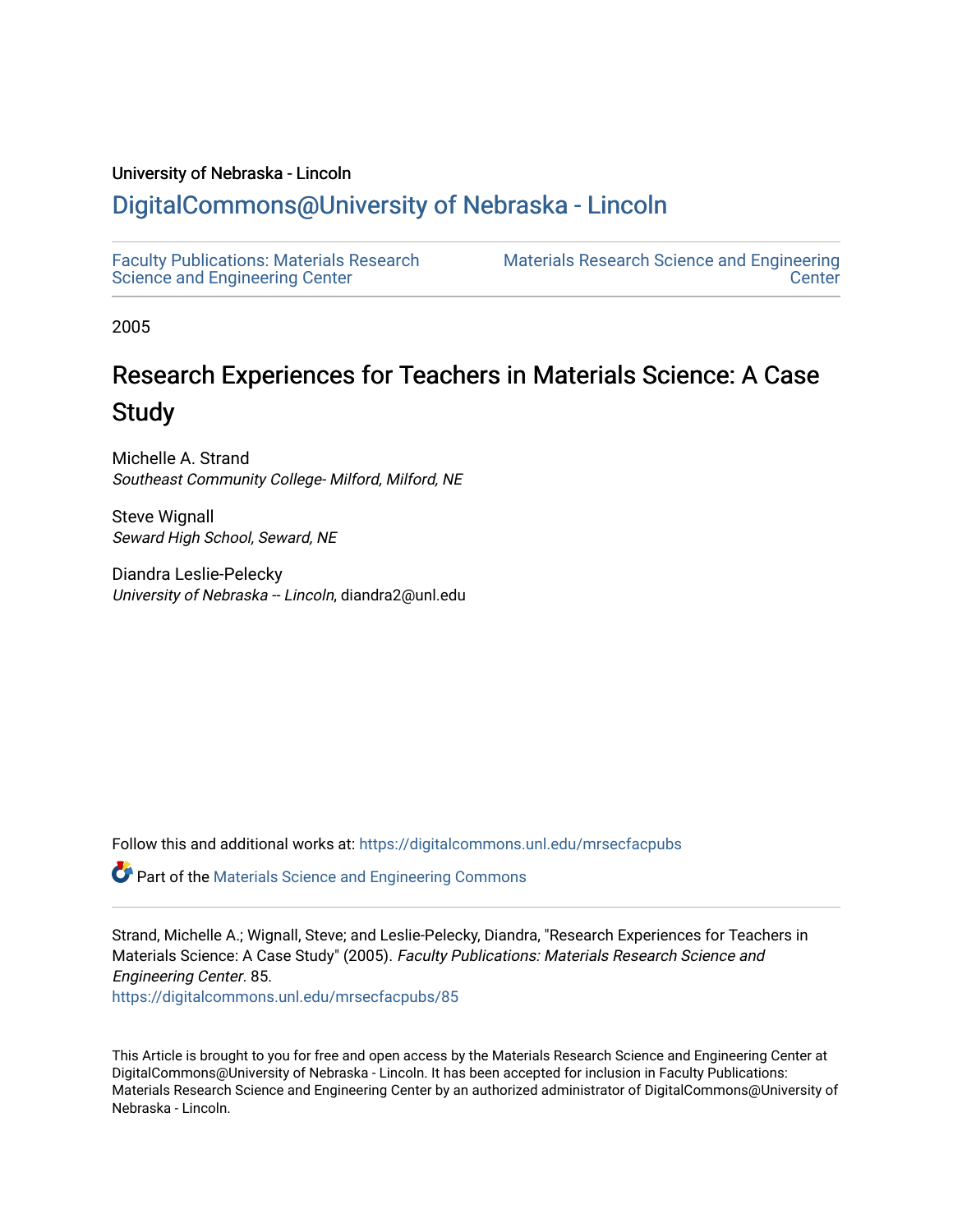

#### **Research Experiences for Teachers in Materials Science: A Case Study**

Michelle A. Strand<sup>1</sup>, Steve Wignall<sup>2</sup>, and Diandra L. Leslie-Pelecky<sup>3</sup>

1 Southeast Community College- Milford, Milford, NE 68405, U.S.A.

<sup>2</sup> Seward High School, Seward NE 68434, U.S.A.

<sup>3</sup> Department of Physics & Astronomy and Center for Materials Research & Analysis, University of Nebraska – Lincoln, Lincoln NE 68588-0111, U.S.A.

## **ABSTRACT**

The National Science Education Standards encourage teachers to become involved in research as 'representatives of science in the classroom'. The Research Experiences for Teachers program affiliated with the Materials Research Science and Engineering Center at the University of Nebraska involves teachers in research on nanoscale magnetic and electronic structures over a summer. Two teachers and a sponsoring researcher share their experiences and what they believe are necessary elements for successful RET experiences.

# **INTRODUCTION**

The National Science Education Standards suggest that teachers should be involved in scientific research as a component of their professional development: 'Teachers of science will be the representatives of the science community in their classes" [1]. This includes helping students learn that scientists may work alone or in teams, must develop good communication skills, and value reasoning, insight, energy, creativity, intellectual honesty, tolerance of ambiguity, skepticism and openness to new ideas [1]. First-hand participation in research can give teachers insight into the generation of new knowledge and strengthen content understanding. Educational research shows a direct relationship between teacher subject knowledge and student achievement [2]. The National Science Foundation, through its Research Experiences for Teachers (RET) program, has made it possible for many teachers to be involved in research, either with individual investigators, or as part of larger programs such as those hosted by Materials Science Research and Engineering Centers (MRSECs).

Much of the literature on teacher research experiences is descriptive [3, 4], although qualitative studies are beginning to appear [5]. Many sites have one or two teachers per year and no formal program affiliated with the research experiences. Longitudinal studies of larger programs are just beginning [6]. This paper presents the experiences of two high-school teachers and their research sponsor, and their perspectives on important elements for successful RET experiences. Themes that emerged from the surveys and discussions include: motivation for participating, expectations, becoming a contributing member of the group, and potential impact on students and research group members.

Q-SPINS (Quantum and Spin Phenomena in Nanomagnetic Structures) is the NSFsponsored MRSEC at the University of Nebraska - Lincoln. RET sponsorship is one part of the center's education/outreach activities. The RET program was advertised by sending a flyer to all high schools in Nebraska, all middle-level schools within a 90-minute drive, and via teacher workshops in which MRSEC faculty participated. Teachers selected for the program visited the university prior to the start of the program to interview prospective research sponsors. Matches were made by mutual consent of the teacher and the researcher.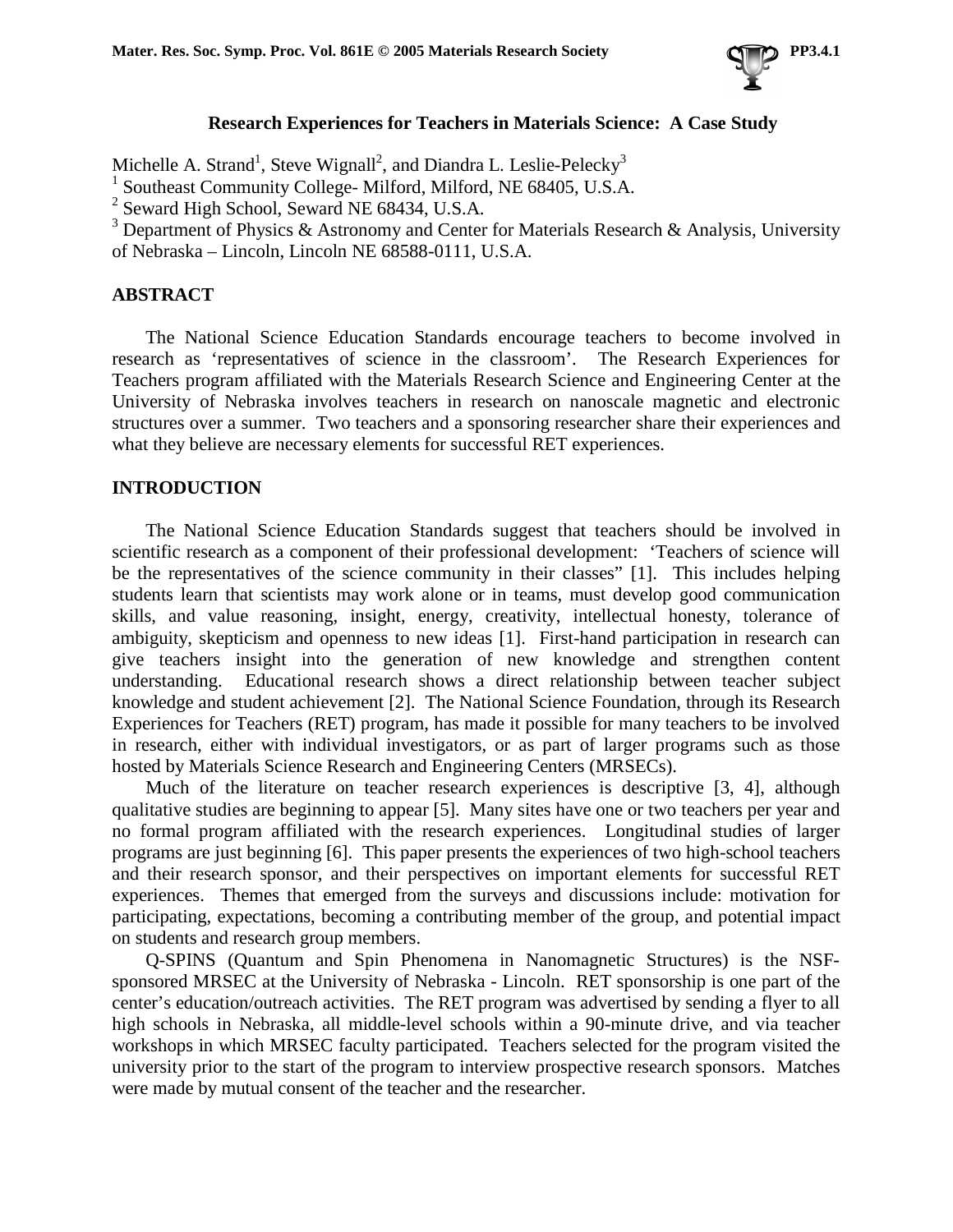### **RESULTS AND DISCUSSION**

#### **Motivation for participation**

Michelle Strand, who participated in the program in Summer 2003, taught physics for 8 years at Pius X high school in Lincoln, a private Catholic school. Steve Wignall, who participated in Summer 2004, has been teaching for 23 years at Seward High School in Seward, NE (about 45 minutes from Lincoln). Both teachers were motivated to investigate the RET program by a desire to return to a college environment. Michelle noted that she didn't take the opportunity to participate in research as an undergraduate and felt like she missed out on something. Steve had prior research experience as an undergraduate and anticipated finding out what has changed since those experiences. Although both regularly attended summer professional development workshops focused on improving teaching, they were looking for 'something new' to do.

The research sponsor ran a REU program for six years and regularly worked with undergraduates; however, she had not involved teachers in her research group. She is the director of an NSF-sponsored Graduate K-12 program, which partners science graduate students with middle-level teachers, so she had significant previous experience working with teachers in the context of science education.

#### **Expectations**

Since the research environment was an unknown, the teachers didn't have much of an idea what they would be expected to do or know prior to starting. Both teachers were intrigued by the interdisciplinary nature of the project: the development of a system for depositing magnetic nanoparticles into fluids. The resulting fluids have potential applications in drug delivery, hyperthermia and magnetic imaging. Michelle thought that she might be a 'worker bee', collecting data for already in-progress experiments. Regardless of the specific duties, both teachers were uncertain as to whether they had enough "physics knowledge" to contribute. It was important to both that they contribute, even if 'only in some small way' to the group. Michelle admits that she avoided physics as an undergraduate, even though she had dual majors in physical science and biology. A move and a new job…

*"…thrust me into teaching physics and today, I wouldn't ever think about teaching anything but physics. But this lack of physics knowledge (I had been teaching myself what I was teaching the students), did leave me with a fear that I would look like an idiot when part of a research group."* 

The teacher's concern about lack of knowledge is mirrored in the uncertainty for the researchers as to what the teachers know. Teachers face significantly difference challenges – and stand to gain in different ways – than participants in the related Research Experiences for Undergraduates (REU) programs. RET participants typically have more family and professional commitments, and may not be able to devote an entire summer to the program. Teachers have a much broader and varied skill set.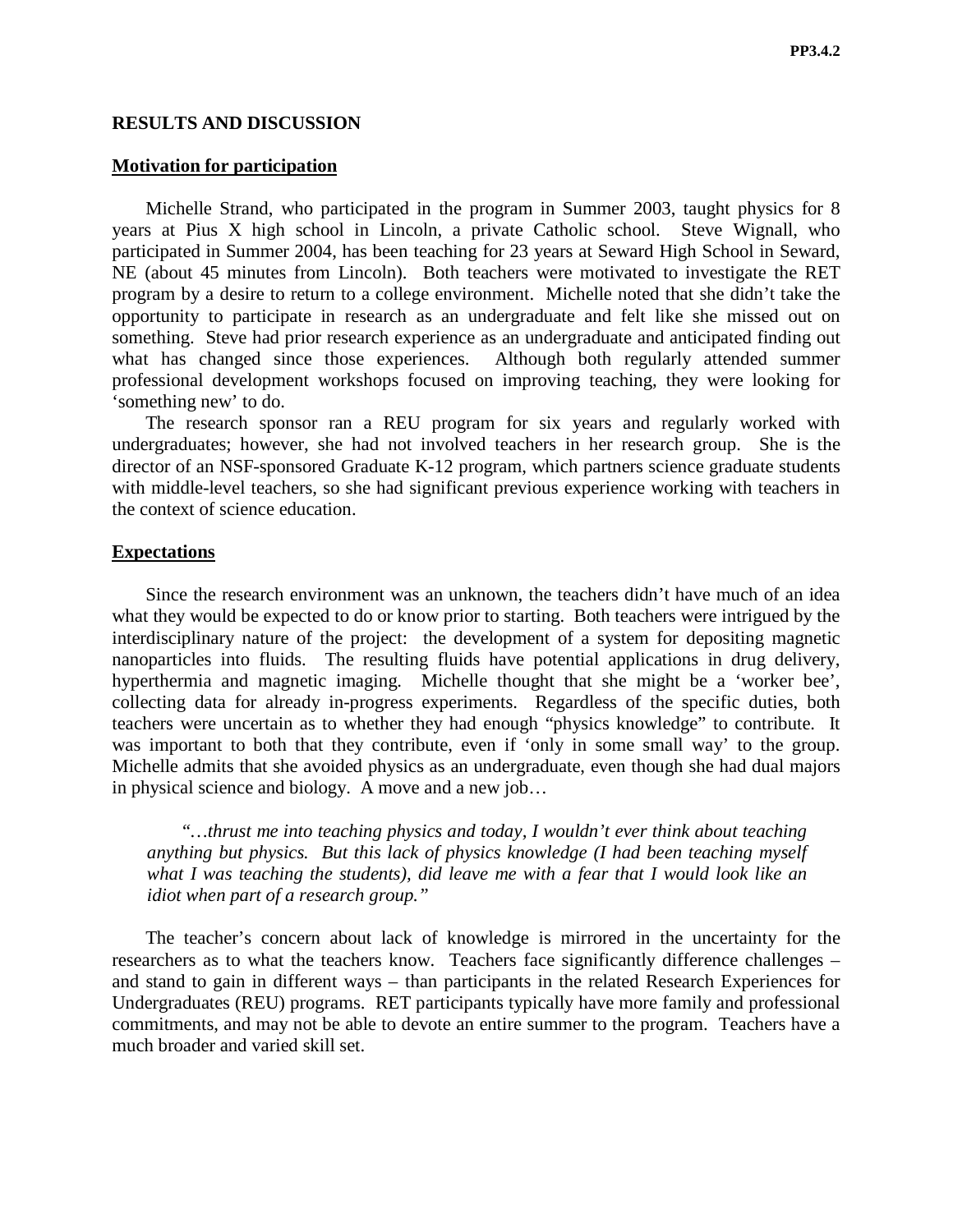#### **Research and the research group**

One advantage of the project on which both worked was that it represented a new line of inquiry for the lab: a departure for a traditional nanostructured materials researcher into the field of biomaterials. For Michelle, especially, this changed the nature of her participation. Although the system had been researched, designed, and partially built prior to her experience, the students working on the chamber were just starting to learn about the research field. The timing of her RET experience allowed her to learn along with the students. Even though the system was up and running when Steve arrived, there still were numerous issues of fixturing, optimizing deposition parameters, and understanding the materials that were fabricated.

From the researcher's perspective, this project presented two potential concerns: first that working on a piece of equipment was going to give the teachers a distorted view of what research was like, and second, that they wouldn't be learning much new physics due to the focus on getting equipment to work. On the other hand, custom design of equipment is an important part of nanostructured materials research. Michelle noted:

*"I was slightly panicked when, on my first day I was asked to design a metal bath, a vital piece of equipment. Three weeks later, I had not only helped design the metal bath, but I had learned how to use the metal lathe and had fabricated it. A few other pieces were designed and made and right before my time was up, the chamber came together and we started the process of sealing it properly. I was shocked to see how much equipment has to be designed and made on site for each experiment."* 

Another element of research that researchers often overlook was noted by Michelle. "There was also a lot of waiting, something as a teacher I'm not too used to." Teachers often feel so pressured during the school year that they don't have as much time to reflect, research, and otherwise figure out how to incorporate content knowledge into their classes. The RET program allows them the luxury of reflection.

Steve had a slightly different challenge, as the equipment was starting to produce samples, but the group was still learning its capabilities. He had to catch up on the past year's experiences and worked closely with the postdoctoral researcher now leading the project. By the end of the summer, he was operating the deposition chamber by himself.

Both teachers commented that acceptance by the research group was important to them. As often happens, both teachers worked more with the students and the postdocs than with a faculty member.[5] Both teachers were surprised at the degree to which they were integrated into the group (i.e. attending group meetings, making posters for meetings, etc.) Other group members took the time to explain their research to the visiting teacher-scientists. "It felt wonderful to have been accepted into this great research group as a contributing member", Michelle said. Steve said, "He (the postdoc) explained every facet of the research to me and then listened to my ideas and thoughts about it. Several times he used our brain storming sessions to facilitate new ideas for our research project."

Both teachers made substantive contributions to the research group. They generated new ideas, such as how to modify the system design to enable collection of the fluid without having to open the system to air each time. They kept extremely thorough lab notebooks that have been a great help to other members of the group. Finally, they bring a different perspective to the lab and the students and postdocs viewed this as an opportunity to learn something new.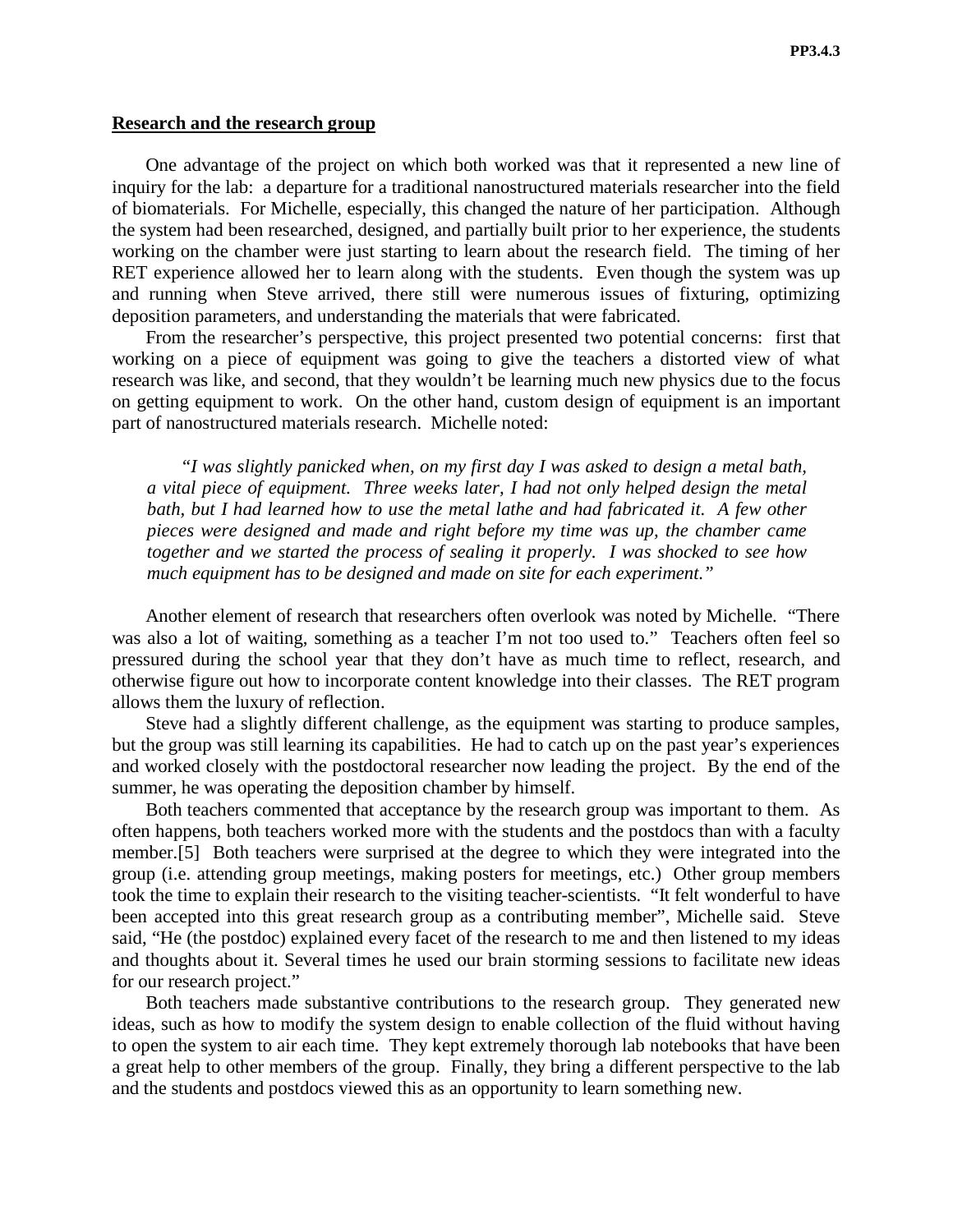#### **Impact**

Both teachers have added papers and poster presentations to their resumes; however, the impact that shows up on paper is not as important as the impact on them personally. Both teachers felt they gained confidence in their ability to 'do physics' and appreciated being in the college-level environment. Steve said "It was such a breath of fresh air for me to be part of this atmosphere again".

One of the goals of RET program is to help teachers transmit information about the way science is done and current topics in science to their students. Although the impact on students may not show up for two-three years after the RET experience[6], both teachers indicate that the have used their experiences in their teaching.

*"My students were able to hear how REAL research is done. I had never talked about it because I had no idea before this experience. With 95% of my students going on to a four-year college, many of them may very well end up in this area of research and I felt I was now able to better prepare them. I was also able to give the students an idea of what kinds of cutting-edge research was being down right here in their hometown." (Michelle)* 

*"My students are just starting to see some of the benefits of my RET. So far it has just been some of my experiences tied into my lectures and demonstrations, but eventually I would like to develop a unit on nanotechnology that I have the students do as part of the physics curriculum" (Steve)* 

The idea of getting into a new environment, on the 'cutting edge' of research was an important part of the teachers' motivation for applying, and both felt that the experience satisfied that desire. Steve, who had prior research experience as an undergraduate, said, "It was very rejuvenating for me as an educator to get back into the college setting again and be part of groundbreaking research in the nanotechnology area. I think every teacher should go back to this setting at least every 5 yrs to help keep them up on advancements and to fill their need for knowledge." Michelle decided, partially as a result of this experience, that she wanted to pursue a Masters degree in physics and is now also a graduate student.

The concern that working on a piece of equipment would limit the teachers' experience turned out to be unfounded, in part because of the teachers' integration into the group. Students and postdocs working on other projects also interacted with the teachers, often answering general questions or showing the teachers how to use various pieces of equipment. The teachers asked a lot of questions of all the research students, which provided the students experience explaining their research and gave the teachers a broader picture of the timescale on which research proceeds. The students benefited from having the teachers in the lab as well. In addition to helping them recognize how much they actually knew, they appreciated learning about the teachers' perspectives on education.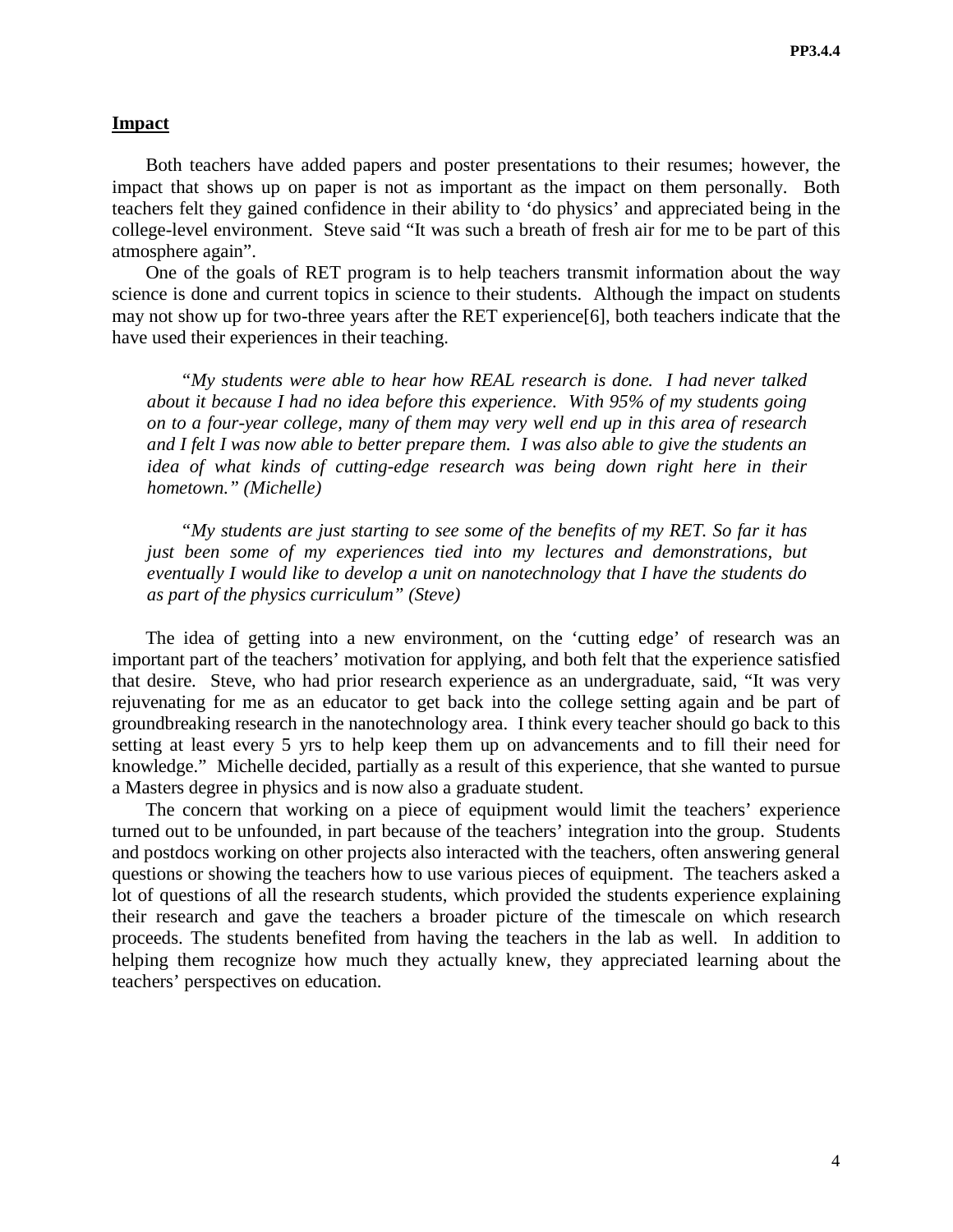#### **RECOMENDATIONS**

Although this paper is a snapshot of teacher experiences in materials science research, many of the themes identified are common to other programs [5]. The teachers and researchers identified three features critical to maintaining and improving the RET experience.

#### **Willing and able participants**

One of the most important components is having participants (teachers and research mentors) who are excited about participating. Teachers need to realize that this is a very different environment and be able to adapt. Michelle suggests that the most important quality a teacher should have is the willingness to ask a lot of questions. Similarly, faculty shouldn't be pressed into service. They should not be pressed into service unless they are committed to developing a project that can be done in the short time available. Since the faculty member usually spends the least time with the teacher, a suitable mentor must be identified from the members of the research group. The research group members must be willing to answer questions. Don't pair a teacher with a student trying to finish his thesis or one with minimal communication skills. Despite the fact that teachers will spend most of their time with students and postdocs, Michelle notes that the professor is probably the most intimidating person to the incoming teacher and needs to be aware of potential culture differences.

#### **Integration**

It is critical that the teacher feels that he or she is a contributing member of the group. This is more than just making them feel welcome – it is making them feel useful. It is important for the faculty research sponsor to find an appropriate project. Development of apparatus was ideal for these teachers – there was something they could do immediately while they were learning about the physics that was to be done with the apparatus. Steve said, "I expected to be part of the research group, but not as deeply as it turned out. It was great to feel and be treated as an equal in the research I was involved in." A brand-new project can be risky if you end up waiting six weeks for a pump to arrive; however, it avoids the 'worker bee' situation where the teacher is a cog in a project already running full steam ahead. To some extent, understanding the 'big pictures' of the research process is more critical than specific science knowledge as the research process is the model for inquiry-based education.

#### **Making expectations clear**

Teachers rarely have prior experience they can use to anticipate what they will be expected to do or know. Research sponsors should clarify expectations at the very start. Although you can't predict where a project is going to go, an outline of what you hope can be accomplished, and a long-range explanation of the project is helpful to the teacher. The research sponsor needs to keep in mind that, unlike the REU program, the goal for the teachers is for them to translate their experience into their classrooms, not to get into graduate school. Clarify expectations about when you expect the teacher to be there prior to agreeing to work with her, and be prepared to be flexible when family commitments arise. Make sure the teachers know that they need to ask questions whenever they arise.